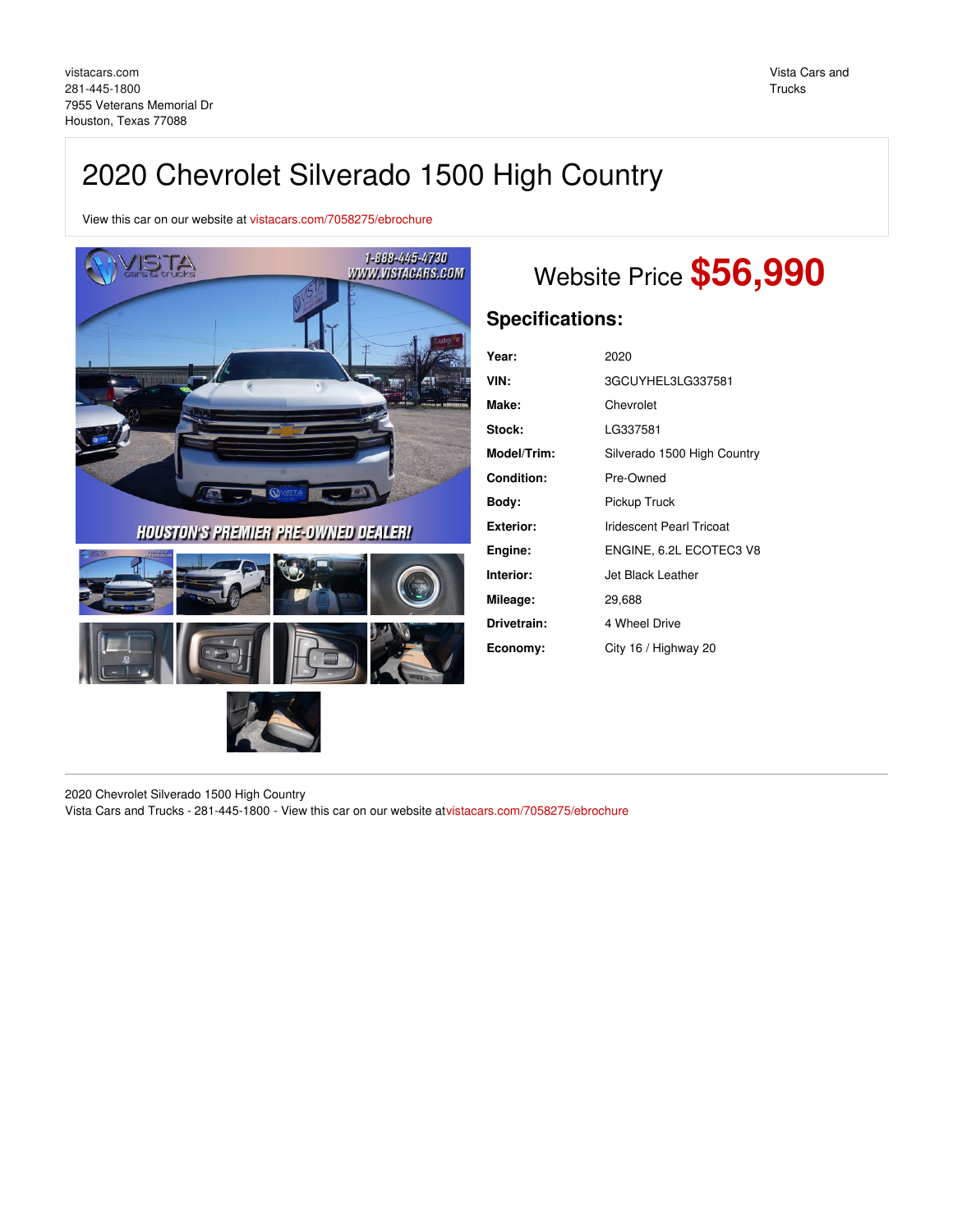



2020 Chevrolet Silverado 1500 High Country

Vista Cars and Trucks - 281-445-1800 - View this car on our website a[tvistacars.com/7058275/ebrochure](https://vistacars.com/vehicle/7058275/2020-chevrolet-silverado-1500-high-country-houston-texas-77088/7058275/ebrochure)

### **Installed Options**

#### **Interior**

- Seats, front bucket with center console Seat trim, Perforated leather-appointed
- Seat adjuster, driver 10-way power including lumbar
- Seat adjuster, passenger 10-way power including lumbar
- Seating, heated driver and front outboard passenger
- Seats, ventilated driver and front passenger
- Driver memory recalls driver "presets" for power driver seat and outside mirrors
- Seats, heated second row outboard seats
- Seat, Up-level Rear with Storage Package 60/40 folding bench for Crew Cab models, includes full-length bench seat, seatback storage on left and right side, center fold out armrest with 2 cupholders, full cab width underseat storage, (includes child seat top tether anchor) (Rear seat is leather-appointed.)
- Center Console, floor-mounted with cup holders, cell phone storage, power cord management, hanging file folder capability
- Floor covering, color-keyed carpeting
- Floor mats, carpeted front (Deleted when LPO floor liners are ordered.)
- Floor mats, carpeted rear (Deleted when LPO floor liners are ordered.)
- Steering wheel, leather-wrapped- Steering wheel, heated- Steering wheel audio controls
- Steering column, manual tilt and telescoping- Steering column, lock control, electrical
- Instrument cluster, 6-gauge cluster featuring speedometer, fuel level, engine temperature, tachometer, voltage and oil pressure - Driver Information Center, enhanced, 8" diagonal multi-color digital display includes analog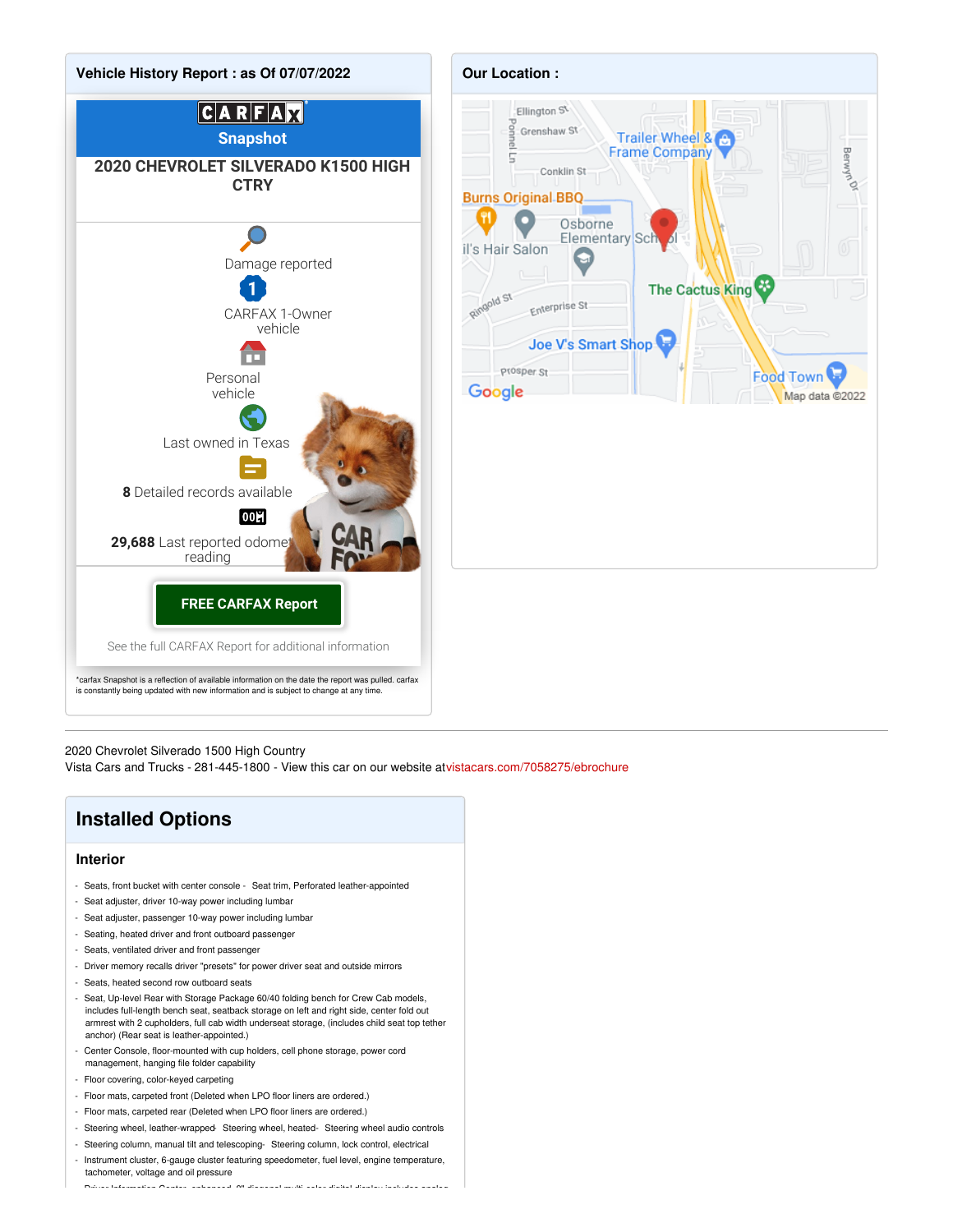- Driver Information Center, enhanced, 8" diagonal multi-color digital display includes analog speedometer and tachometer gauges
- Exterior Temperature Display located in radio display
- Compass located in instrument cluster- Rear Seat Reminder
- Window, power front, drivers express up/down
- Window, power front, passenger express up/down- Windows, power rear, express down
- Window, power, rear sliding with rear defogger- Door locks, powe
- Remote vehicle starter system- Keyless Open and Start- Universal Home Remote
- Cruise control, electronic with set and resume speed, steering wheel-mounted
- Theft-deterrent system, unauthorized entry
- Wireless Charging (Not compatible with all phones. Compliant batteries include Qi and PMA technologies. Reference Mobile devices manual to confirm what type of battery it uses.)
- Power outlet, front auxiliary, 12-volt
- Power outlet, instrument panel, 120-volt (400 watts shared with (KC9) bed mounted power outlet)
- USB ports, 2 (first row) located on instrument panel
- USB Ports (Inside Console with bucket seats), 2 also includes 1 SD card reader and auxiliary jack
- Power outlet, rear auxiliary, 12-volt- USB ports, dual, charge-only (2nd row)
- Power outlet, bed mounted, 120-volt (400 watts shared with (KI4) instrument panel mounted power outlet)
- Air conditioning, dual-zone automatic climate control Air vents, rear, heating/cooling
- Defogger, rear-window electric- Mirror, inside rearview auto-dimming
- Assist handles front A-pillar mounted for driver and passenger, rear B-pillar mounted
- Chevrolet Connected Access capable (Subject to terms. See onstar.com or dealer for details.)

#### **Exterior**

- Wheels, 20" x 9" (50.8 cm x 22.9 cm) painted aluminum with machined face and Light Argent pockets
- Tires, 275/60R20SL all-terrain, blackwall (Standard on 4WD models. Available as a free flow option on 2WD models.)
- Tire, spare 255/80R17SL all-season, blackwall
- Tire carrier lock, keyed cylinder lock that utilizes same key as ignition and door
- Bumper, front (Body-color.)- Bumper, rear (Body-color.)- CornerStep, rear bumper
- Assist steps, Chrome, wheel to wheel- Recovery hooks, chrome
- Chevytec spray-on bedliner, Black with Chevrolet logo (does not include spray-on liner on tailgate due to Black composite inner panel) (Available with Ship Thru codes (VCO), (VDT), (VYC) or (VYS).)
- Cargo tie downs (12), fixed rated at 500 lbs per corner Wheelhouse liners, rear
- Grille (Chrome bars with high gloss Black mesh and Chrome/Bronze inserts.)
- Headlamps, LED reflector (high intensity) with LED signature curtain Daytime Running Lamps
- Fog lamps, front, LED
- Lamps, cargo area, cab mounted integrated with center high mount stop lamp, with switch in bank on left side of steering wheel
- LED Cargo Area Lighting located in pickup bed, activated with switch on center switch bank or key fob
- Taillamps, LED with signature
- Mirrors, outside heated power-adjustable, power-folding and driver-side auto-dimming puddle lamps, side perimeter lighting and memory
- Mirror caps, painted (Body-color. Not available with (DQS) trailering mirrors.)
- Glass, deep-tinted- Door handles, chrome- Tailgate and bed rail protection cap, top
- Tailgate, gate function power up/down with power lock and release

#### **Safety**

- Seats, front bucket with center console Seat trim, Perforated leather-appointed
- Seat adjuster, driver 10-way power including lumbar
- Seat adjuster, passenger 10-way power including lumbar
- Seating, heated driver and front outboard passenger
- Seats, ventilated driver and front passenger
- Driver memory recalls driver "presets" for power driver seat and outside mirrors
- Seats, heated second row outboard seats
- Seat, Up-level Rear with Storage Package 60/40 folding bench for Crew Cab models, includes full-length bench seat, seatback storage on left and right side, center fold out armrest with 2 cupholders, full cab width underseat storage, (includes child seat top tether anchor) (Rear seat is leather-appointed.)
- Center Console, floor-mounted with cup holders, cell phone storage, power cord management, hanging file folder capability
- Floor covering, color-keyed carpeting
- Floor mats, carpeted front (Deleted when LPO floor liners are ordered.)
- Floor mats, carpeted rear (Deleted when LPO floor liners are ordered.)
- Steering wheel, leather-wrapped- Steering wheel, heated- Steering wheel audio controls
- Steering column, manual tilt and telescoping- Steering column, lock control, electrical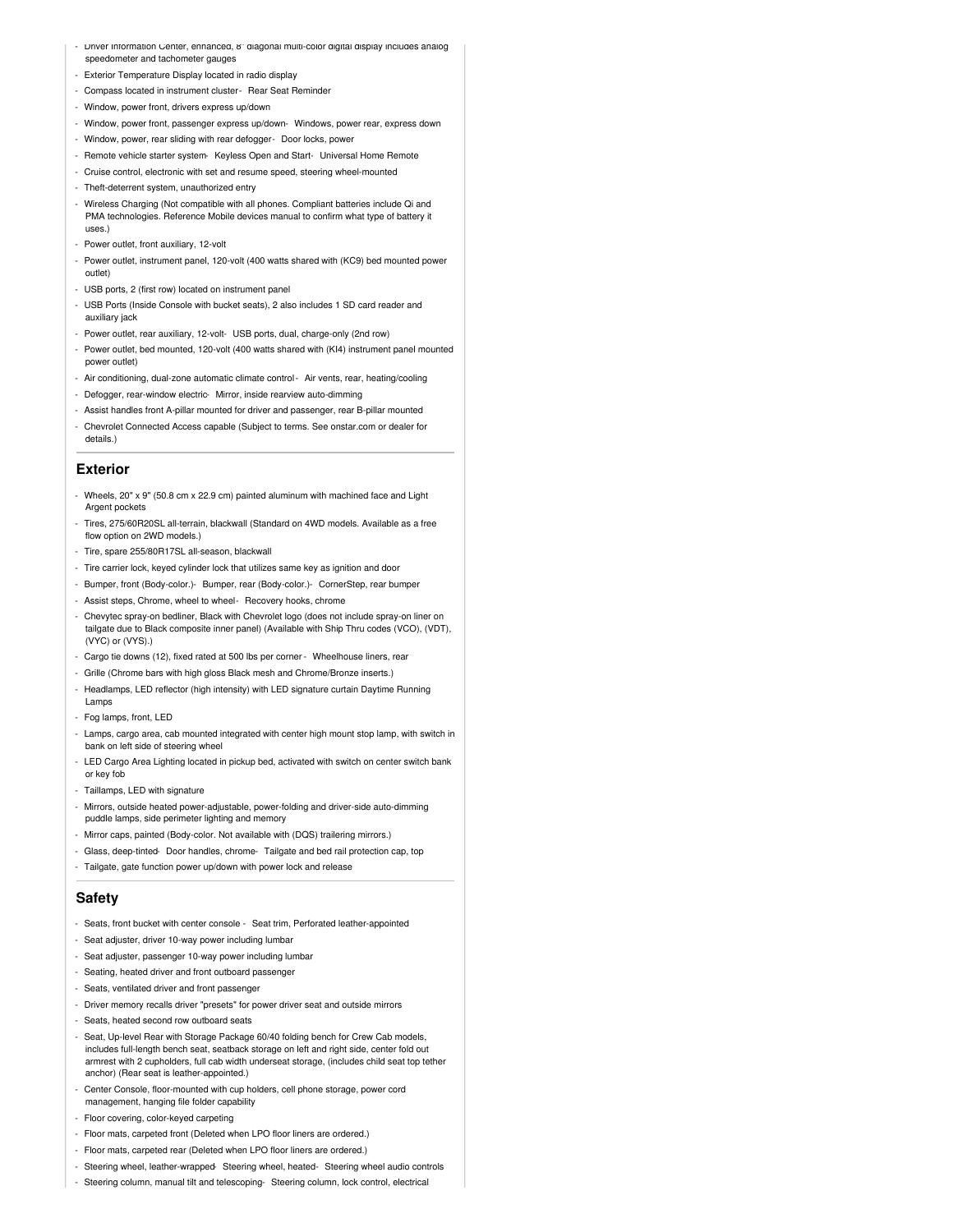- Steering column, manual tilt and telescoping- Steering column, lock control, electrical - Instrument cluster, 6-gauge cluster featuring speedometer, fuel level, engine temperature, tachometer, voltage and oil pressure
- Driver Information Center, enhanced, 8" diagonal multi-color digital display includes analog speedometer and tachometer gauges
- Exterior Temperature Display located in radio display
- Compass located in instrument cluster- Rear Seat Reminder
- Window, power front, drivers express up/down
- Window, power front, passenger express up/down- Windows, power rear, express down
- Window, power, rear sliding with rear defogger- Door locks, power
- Remote vehicle starter system- Keyless Open and Start- Universal Home Remote
- Cruise control, electronic with set and resume speed, steering wheel-mounted
- Theft-deterrent system, unauthorized entry
- Wireless Charging (Not compatible with all phones. Compliant batteries include Qi and PMA technologies. Reference Mobile devices manual to confirm what type of battery it uses.)
- Power outlet, front auxiliary, 12-volt
- Power outlet, instrument panel, 120-volt (400 watts shared with (KC9) bed mounted power outlet)
- USB ports, 2 (first row) located on instrument panel
- USB Ports (Inside Console with bucket seats), 2 also includes 1 SD card reader and auxiliary jack
- Power outlet, rear auxiliary, 12-volt- USB ports, dual, charge-only (2nd row)
- Power outlet, bed mounted, 120-volt (400 watts shared with (KI4) instrument panel mounted power outlet)
- Air conditioning, dual-zone automatic climate control Air vents, rear, heating/cooling
- Defoager, rear-window electric- Mirror, inside rearview auto-dimming
- Assist handles front A-pillar mounted for driver and passenger, rear B-pillar mounted
- Chevrolet Connected Access capable (Subject to terms. See onstar.com or dealer for details.)

#### **Mechanical**

- Engine, 5.3L EcoTec3 V8 (355 hp [265 kW] @ 5600 rpm, 383 lb-ft of torque [518 Nm] @ 4100 rpm); featuring all-new Dynamic Fuel Management that enables the engine to operate in 17 different patterns between 2 and 8 cylinders, depending on demand, to optimize power delivery and efficiency
- Transmission, 10-speed automatic, electronically controlled with overdrive and tow/haul mode. Includes Cruise Grade Braking and Powertrain Grade Braking (Available on CK10543 4WD models equipped with (L84) 5.3L EcoTec3 V8 engine. Included and only available on CK10743 models, (LM2) Duramax 3.0L Turbo-Diesel I6 engine or (L87) 6.2L EcoTec3 V8 engine.)
- Rear axle, 3.23 ratio- Durabed, pickup bed
- GVWR, 7100 lbs. (3221 kg) (Requires Crew Cab 4WD model with (L84) 5.3L EcoTec3 V8 engine or (L87) 6.2L EcoTec3 V8 engine without (NHT) Max Trailering Package.)
- Automatic Stop/Start
- Transfer case, two-speed electronic Autotrac with rotary dial control (4WD models only)
- Differential, heavy-duty locking rear- Four wheel drive
- Cooling, external engine oil cooler (Not available with (LM2) Duramax 3.0L Turbo-Diesel I6 engine.)
- Cooling, auxiliary external transmission oil cooler (Not available with (LM2) Duramax 3.0L Turbo-Diesel I6 engine.)
- Battery, heavy-duty 730 cold-cranking amps/80 Amp-hr, maintenance-free with rundown protection and retained accessory power (Included and only available with (L84) 5.3L EcoTec3 V8 engine or (L87) 6.2L EcoTec3 V8 engine.)
- Alternator, 170 amps (Included and only available with (L84) 5.3L EcoTec3 V8 engine or (L87) 6.2L EcoTec3 V8 engine. Not available with (LM2) Duramax 3.0L Turbo-Diesel I6 engine or (NHT) Max Trailering Package.)
- Trailer brake controller, integrated
- Advanced Trailering System includes checklist, trailer maintenance reminders, trailer security alerts, trailer mileage, tow/haul reminder, trailer electrical diagnostics and Trailer Tire Pressure Monitor System module
- Frame, fully-boxed, hydroformed front section
- Steering, Electric Power Steering (EPS) assist, rack-and-pinion
- Brakes, 4-wheel antilock, 4-wheel disc with DURALIFE rotors- Brake lining wear indicator - Capless Fuel Fill- Exhaust, dual with polished outlets

### **Option Packages**

#### **Factory Installed Packages**

-

\$2,495 ENGINE, 6.2L ECOTEC3 V8 (420 hp [313 kW] @ 5600 rpm,  $(120 \text{ h})$  and the ft of torque  $[624 \text{ Nm}]$   $\omega$ 4100 rpm); featuring all-new Dynamic Fuel Management that enables the engine to operate in 17 different patterns